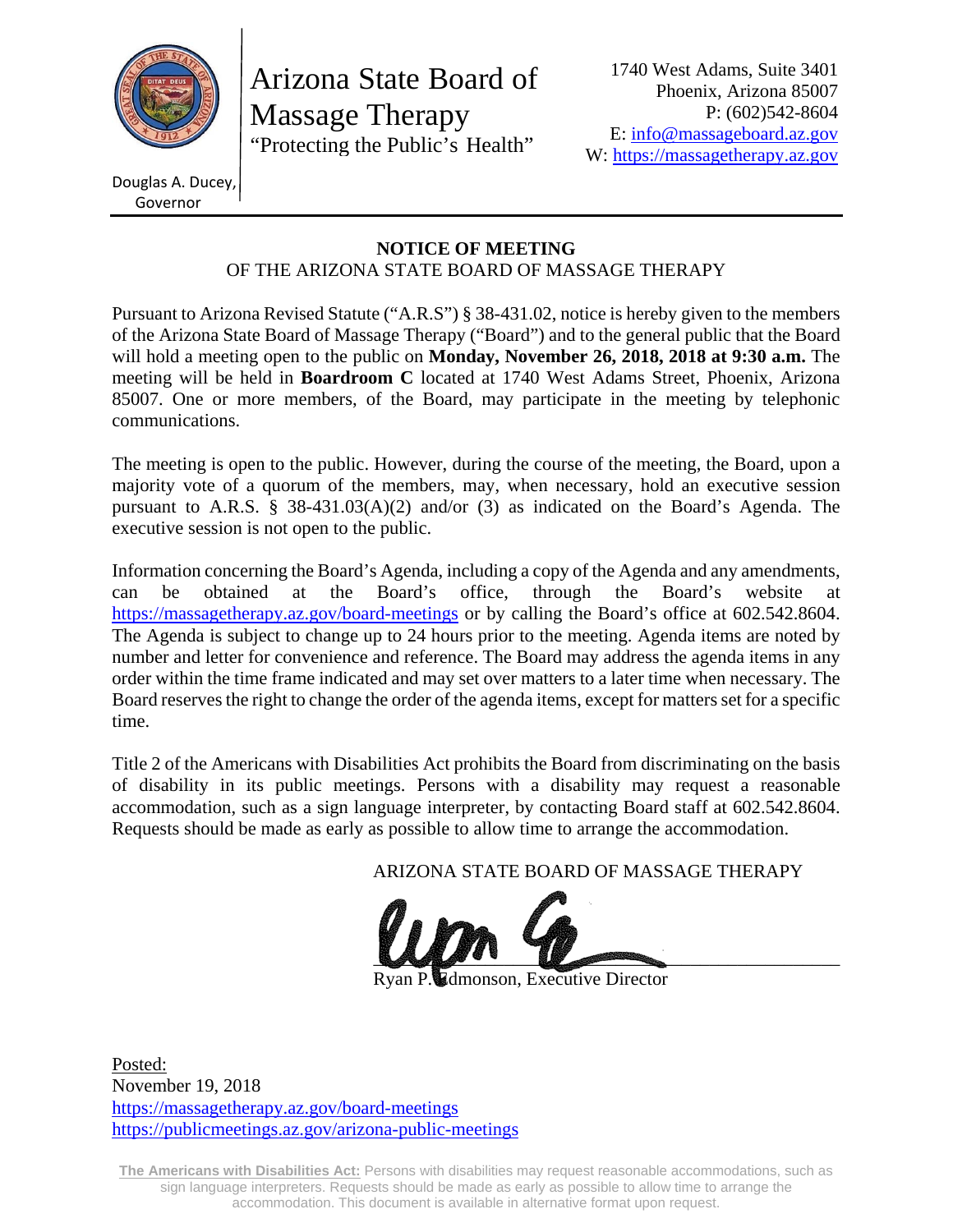

Arizona State Board of Massage Therapy "Protecting the Public's Health"

1740 West Adams, Suite 3400 Phoenix, Arizona 85007 P: (602)542-8604 E: info@massageboard.az.gov W: www.massageboard.az.gov

Douglas A. Ducey, Governor

# **November 26, 2018 Board Meeting Agenda**

The Arizona State Board of Massage Therapy's ("Board") President reserves the right to change the order of items on the agenda, except for public hearings set for a specific time.

During the Board meeting and upon a vote of the majority of a quorum, the Board may go into executive session to obtain legal advice from the Board's attorney(s) pursuant to Arizona Revised Statute ("A.R.S.") § 38-431.03(A)(3) on any agenda items listed on the agenda. All meeting attendees whose presence is not required in an executive session will be required to leave the meeting room during executive session. Any and all legal action will take place in open session.

# **I. CALL TO ORDER**

# **II. CALL TO THE PUBLIC**

 Pursuant to A.R.S. § 38-431.01(H), the Board may make an open call to the public during a public meeting, subject to reasonable time, place and manner restrictions, to allow individuals to address the public body on any issue within the jurisdiction of the public body. However, members of the Board are not allowed to discuss or take legal action on matters raised during an open call to the public unless the matters are properly noticed for discussion and legal action. The Board, however, may ask staff to review a matter or may ask that a matter be put on a future agenda.

# **III. DECLARATION OF CONFLICTS OF INTEREST – A.R.S. § 38-503**

## **IV. REVIEW, DISCUSSION AND POSSIBLE ACTION ON BOARD MEETING MINUTES**

- A. Discussion and approval of the Open Session Minutes from the October 29, 2018 board meeting.
- B. Discussion and approval of the Executive Session Minutes from the October 29, 2018 board meeting.

# **V. ITEMS FOR BOARD REVIEW, DISCUSSION AND POSSIBLE ACTION**

Upon a vote of the majority of a quorum, the Board may go into executive session, pursuant to A.R.S. § 38-431.03(A)(2) to discuss or consider records exempt, by law, from public inspection, including the receipt and discussion of information or testimony that is specifically required to be maintained as confidential by state or federal law.

A. Formal Hearing(s)

Pursuant to A.R.S. § 32-4254, the Board will hold a formal hearing to review, discuss and take possible action for the following file(s):